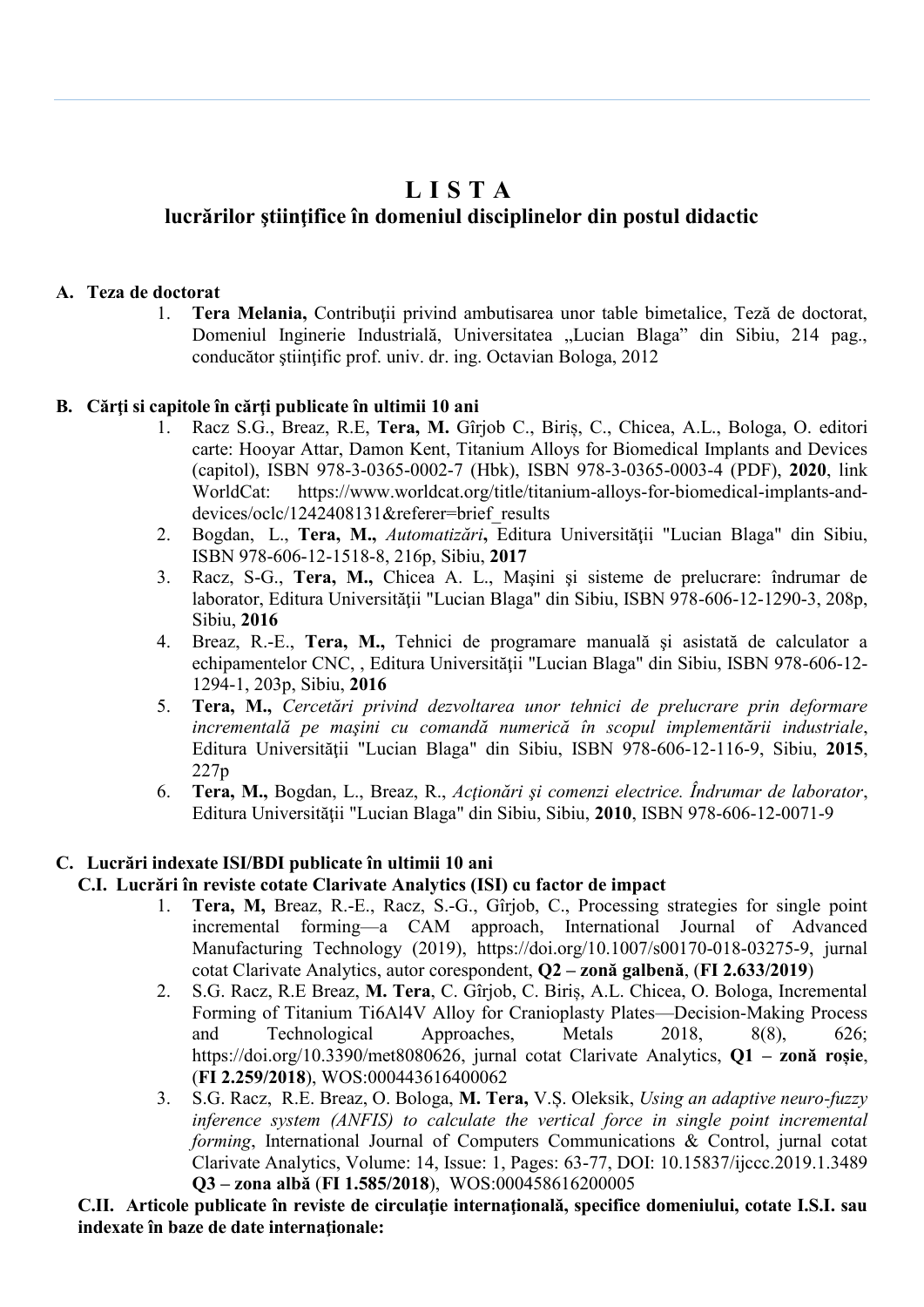- 4. Petru, C.D. **Tera, M.** Gîrjob, C.E. Biriș C.M., INDUSTRY 4.0 HOW TO INTRODUCE ITS CONCEPTS INTO THE TRAINING OF MECHATRONICS ENGINEERS, 14th annual International Conference of Education, Research and Innovation, 8-9 November, **2021**, 9099-9103, 2021, ISBN: 978-84-09-34549-6, ISSN: 2340-1095, doi: 10.21125/iceri.2021.2094
- 5. Breaz, R.E. Racz, S.G. **Tera, M.** Gîrjob, C.E. Biriș C.M., ONLINE TEACHING ACTIVITIES DUE TO COVID-19 - CASE STUDY FOR THE MECHATRONICS STUDY PROGRAMME, 14th annual International Conference of Education, Research and Innovation, 8-9 November, **2021**, 9125-9130, 2021, ISBN: 978-84-09-34549-6, ISSN: 2340-1095, doi: 10.21125/iceri.2021.2098
- 6. Breaz, R.E., Racz, S.G., Girjob, C.E., **Tera, M.,** Study upon the kinematic simulation of the incremental forming carried-on using a serial industrial robot, IOP Conference Series: Materials Science and Engineering, Volume 1009, Issue 1, 15 January 2021, 5th International Conference on Computing and Solutions in Manufacturing Engineering, CoSME 2020; Brasov; Romania; 7-10 October **2020**, ISSN: 17578981, doi:10.1088/1757- 899X/1009/1/012011, WOS
- 7. Breaz, R.E., Racz, S.G., Girjob, C.E., **Tera, M.,** Study on the application of CAM techniques on CNC lathes with Y axis and driven tools, IOP Conference Series: Materials Science and Engineering, Volume 1009, Issue 1, 15 January 2021, 5th International Conference on Computing and Solutions in Manufacturing Engineering, CoSME 2020; Brasov; Romania; 7-10 October **2020**, ISSN: 17578981, doi: 10.1088/1757- 899X/1009/1/012010, [http://www.cosme.ro/,](http://www.cosme.ro/) WOS
- 8. Breaz, R.E., Racz, S.G., Girjob, C.E., **Tera, M.,** Biris, C., Using open source software CNC controllers and modular multi-axis mechanical structure as integrated teaching environment for CAD/CAM/CAE trening, IOP Conference Series: Materials Science and Engineering,Volume 968, Issue 1, 10 November 2020, 6th International Conference on Advanced Manufacturing Engineering and Technologies, NEWTECH 2020; Galati; Romania; 9 - 11 September **2020**, ISSN: 17578981, doi: 10.1088/1757- 899X/968/1/012024, https://www.newtech2020.ugal.ro/, WOS
- 9. Crenganis, M., **Tera, M.,** Biris, C., Gîrjob, C., Dynamic Analysis of a 7 DOF Robot Using Fuzzy Logic for Inverse Kinematics Problem, , Procedia Computer Science Volume 162, ISSN: 1877-0509, pp. 298-306, [https://doi.org/10.1016/j.procs.2019.11.288,](https://doi.org/10.1016/j.procs.2019.11.288) [https://www.sciencedirect.com/science/article/pii/S1877050919320009,](https://www.sciencedirect.com/science/article/pii/S1877050919320009) 2019
- 10. **Tera, M.,** Gîrjob, C.E., Biriș, C.M.Crenganiș, M., Modular fastening system and tool– holder working unit for incremental forming, Modern Technologies in Manufacturing (MTeM 2019), eISSN: 2261-236X, 05005 -6 p, [https://doi.org/10.1051/matecconf/201929905005,](https://doi.org/10.1051/matecconf/201929905005) [https://www.matec-conferences.org/,](https://www.matec-conferences.org/) 2019
- 11. **Tera, M.,** Breaz, R.E.,Raising the Interest of High School Graduates for Mechatronics and Robotics University Study,articol,10th International Conference on Education and New Learning Technologies EDULEARN 2018, ISBN: 978-84-09-02709-5, ISSN: 2340- 1117,6380-6386[,https://doi.org/10.21125/edulearn.2018.1513,](https://doi.org/10.21125/edulearn.2018.1513) https://iated.org/edulearn18/,**2018**
- 12. Breaz, R.E., **Tera, M.,** Student Competitions, a Useful Tool for Enhancing Skills and Competences,articol,10th International Conference on Education and New Learning Technologies EDULEARN 2018,ISBN: 978-84-09-02709-5, ISSN: 2340-1117,6335- 6340[,https://doi.org/10.21125/edulearn.2018.1505,](https://doi.org/10.21125/edulearn.2018.1505)<https://iated.org/edulearn18/>**, 2018**
- 13. **Tera, M.,** Analysis of Geographic Origin of Engineering Students and Their Cultural and Adaptation Issues at Lucian Blaga University in Sibiu,articol,11th annual International Conference on Education and New Learning Technologies ICERI 2018, ISBN: 978-84- 09-05948-5, ISSN: 2340-1095, http://dx.doi.org/10.21125/iceri.2018.2388, [https://iated.org/edulearn18/,](https://iated.org/edulearn18/) **2018**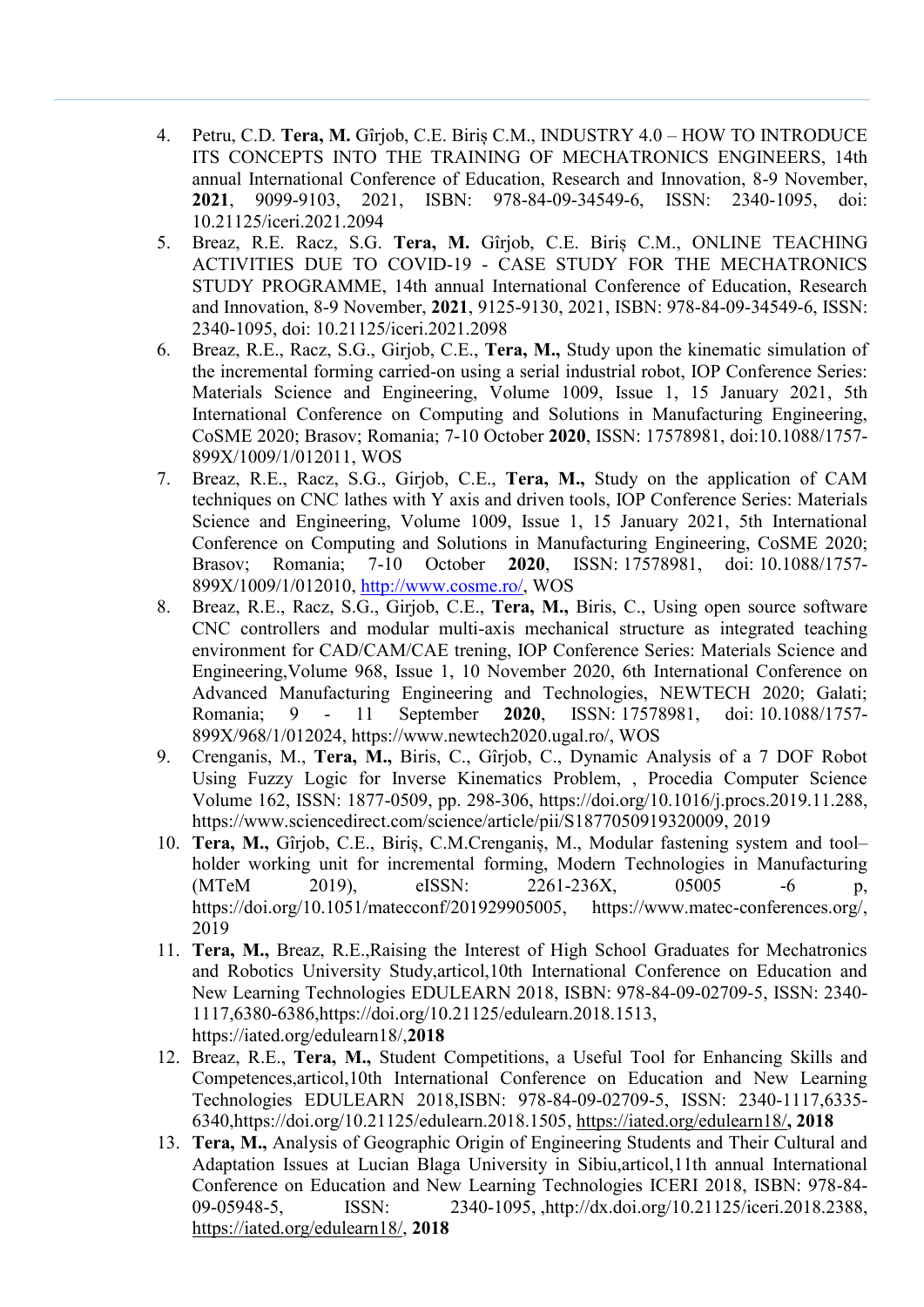- 14. Breaz, R.E., **Tera, M.,** Setting up a New Master Program in the Field ff Mechatronics at Lucian Blaga University of Sibiu,articol,11th annual International Conference on Education and New Learning Technologies ICERI 2018,ISBN: 978-84-09-05948-5, ISSN: 2340-1095,5879-5884[,https://doi.org/10.21125/iceri.2018.2387,](https://doi.org/10.21125/iceri.2018.2387) https://iated.org/iceri2018/,**2018**
- 15. **Tera, M.,** *Balancing Theoretical Knowledge and Practical Skills in Teaching CNC Programmimg to Mechanical and Manufacturing Engineers*, 10th annual International Conference of Education, Research and Innovation, Seville, Spain, 16-18 November, 2017, ISBN: 978-84-697-6957-7, ISSN: 2340-1095, pp8167-8172, https://iated.org/iceri/, **2017**
- 16. Breaz R., Racz G., Bologa O., **Tera M,** *Considerations Regarding CAM Techniques for Robot Milling*, Academic Journal of manufacturing Engineerin, Vol. 15/3, ISSN: 1583- 7904, http://www.auif.utcluj.ro/images/AJME\_15\_3/L4, pp. 23-28, **2017**
- 17. **Tera, M.** Breaz, R.E. Racz, G.S. Girjob, C., Chicea, A.L., *Is engineering a male*  specific profession and how this issue is addressed at Lucian Blaga university of Sibiu, 10th International Technology, Education and Development Conference, 7-9 March, 2016, Valencia, Spain, ISBN: 978-84-608-5617-7, ISSN: 2340-1079, pp1907-1915, https://library.iated.org/view/TERA2016ISE, [https://iated.org/inted2016/,](https://iated.org/inted2016/) martie, **2016**
- 18. Breaz, R.E. Racz, G.S., **Tera, M.** Bologa, O.C. Biriş, C. *Making Mechatronics Study Programme at "Lucian Blaga" University of Sibiu Available For International Students*, 10th International Technology, Education and Development Conference, 7-9 March, 2016, Valencia, Spain, ISBN: 978-84-608-5617-7, ISSN: 2340-1079, pp1536-1543, https://library.iated.org/view/BREAZ2016MAK, **2016**
- 19. **Tera, M.,** Breaz R.E., Bologa, O., Racz S.G., *Developing a knowledge base about the technological forces within the asymmetric incremental forming process*, Key Engineering Materials Vols 651-653 (2015) pp 1115-1121, (2015) Trans Tech Publications, Switzerland doi:10.4028/www.scientific.net/KEM.651-653.1115 ISSN 1013-9826, **2015**
- 20. **Tera, M.,** *The competences required for manufacturing engineers to manage the industrial implementation of the incremental forming process*, 9th International Technology, Education and Development Conference, INTED2015, 2-4 martie, 2015, Madrid, Spania, pp. 5006-5013, ISBN: 978-84-606-5763-7, ISSN: 2340-1079, Volumul conferinţei este indexat ISI Conference Proceedings Citation Index, **2015**
- 21. **Tera, M.,** Bologa O., *The metal forming research centre of "Lucian Blaga" University of Sibiu – closing the gap between the higher education research and the industry*, 9th International Technology, Education and Development Conference, INTED2015, 2-4 martie, 2015, Madrid, Spania, pp. 7386-7393, ISBN: 978-84-606-5763-7, ISSN: 2340- 1079, Volumul conferinţei este indexat ISI Conference Proceedings Citation Index, **2015**
- 22. Chicea, A.L., Breaz, R.E., Bologa, O., **Tera M.,** *Increasing the Quality of Mechatronics Study Programme at "Lucian Blaga" University of Sibiu*, 7th International Conference on Education and New Learning Technologies, EDULEARN2015, 6-8 iulie, 2015, Barcelona, Spain, pp. 5062-5068, EDULEARN15 Proceedings ISBN: 978-84-606-8243- 1, ISSN: 2340-1117, Volumul conferinței este indexat ISI Conference Proceedings Citation Index, **2015**
- 23. **Tera, M.,** Bologa, O., Breaz, R., Racz, G, *Theoretical and Experimental Researches Regarding Multilayer Materials Used for Incremental Forming*, Applied Mechanics and Materials Vol. 555 2014, © 2014 Trans Tech Publications, Switzerland, pp. 413-418, doi:10.4028/www.scientific.net/AMM.555.413, [www.scientific.net,](http://www.scientific.net/) **2014**
- 24. **Tera, M.,** Racz, S.G., Tirnovean, S., Biris, C., Girjob, C., *Training Specialists Able to Implement the Incremental Forming Process at Industry Level*, 7th International Conference of Education, Research and Innovation, Seville - 17th-19th November 2014, ISBN: 978-84-617-2484-0 ISSN: 2340-1095, pp. 494-503, iceri2014.org, **2014**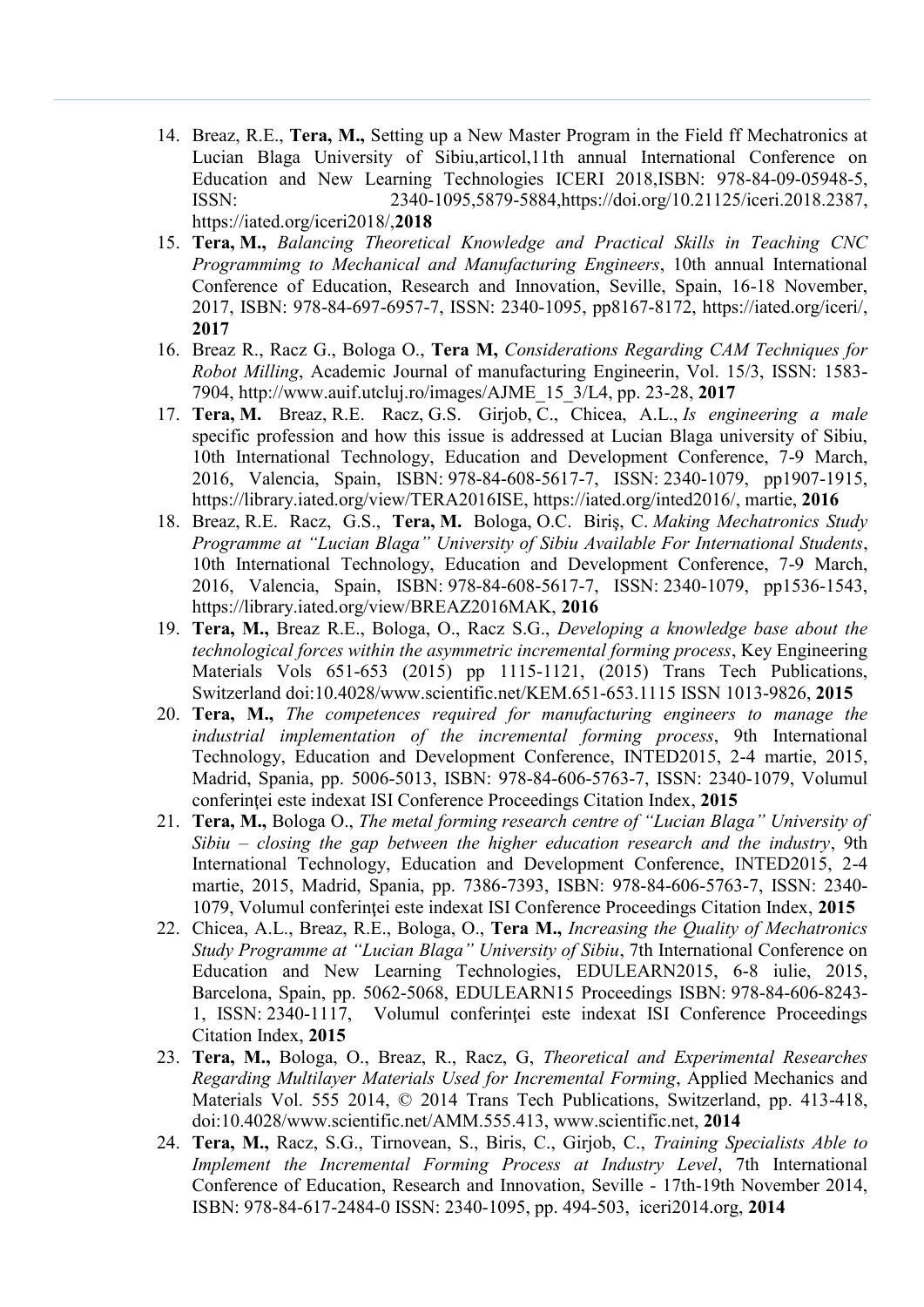- 25. Tirnovean, S., Breaz, R.E., **Tera, M.,** Bologa, O.C., Racz, S.G, *Teaching CAD/CAE/CAM Techniques for CNC Profiling and Punching Machines at Master Level*, 7th International Conference of Education, Research and Innovation, Seville - 17th-19th November 2014, ISBN: 978-84-617-2484-0 ISSN: 2340-1095, pp. 479-486 iceri2014.org, **2014**
- 26. **Tera, M.,** Bologa, O., Breaz, R., Racz, G., *Contributions Regarding Incremental Forming Process of Bimetallic Sheets*, Applied Mechanics and Materials Vol. 657, 2014, pp. 178-182, doi:10.4028/www.scientific.net/AMM.657.178, [www.scientific.net,](http://www.scientific.net/) http://apps.webofknowledge.com/Search.do?product=UA&SID=Q194YGzW5kzf2J2eg3a &search\_mode=GeneralSearch&prID=1810ece5-26b8-4b32-8b0b-2ad958b35826, **2014**
- 27. Breaz, R., Bologa, O., **Tera,** M., Racz, G., *Computer Assisted Techniques for the Incremental Forming Technology*, 18th IEEE International Conference on Emerging Technologies & Factory Automation, September 10-13, Cagliari, Italy, 2013, ISSN 1946- 0740 ISBN 978-1-4799-0862-2, DOI: 10.1109/ETFA.2013.6648014, [http://ieeexplore.ieee.org/xpl/mostRecentIssue.jsp?&sortType%3Dasc\\_p\\_Sequence%26fil](http://ieeexplore.ieee.org/xpl/mostRecentIssue.jsp?&sortType%3Dasc_p_Sequence%26filter%3DAND%28p_IS_Number%3A6647927%29&searchWithin=tera&pageNumber=1&resultAction=REFINE) ter%3DAND%28p IS Number%3A6647927%29&searchWithin=tera&pageNumber=1& [resultAction=REFINE,](http://ieeexplore.ieee.org/xpl/mostRecentIssue.jsp?&sortType%3Dasc_p_Sequence%26filter%3DAND%28p_IS_Number%3A6647927%29&searchWithin=tera&pageNumber=1&resultAction=REFINE) **2013**
- 28. Breaz, R., Bologa, O., **Tera, M.,** Racz, G., *Determination of Technological Forces in the Incremental Forming Process*, Applied Mechanics and Materials Vol. 371 (2013), © (2013) Trans Tech Publications, Switzerland, 2013, ISBN 978-3-03785-786-1, 133-137, doi:10.4028/www.scientific.net/AMM.371.133, [www.scientific.net,](http://www.scientific.net/) http://apps.webofknowledge.com/Search.do?product=UA&SID=Q194YGzW5kzf2J2eg3a &search\_mode=GeneralSearch&prID=7b541a14-6303-4651-b918-65a22c11cd38, **2013**
- 29. Breaz, R., **Tera, M.,** Bologa, O., Racz, G., *Researches Regarding the Use of Complex Trajectories and Two Stages Processing in Single Point Incremental Forming of Two Layers Sheet*, The 14th Conference on Metal Forming, Krakow - Poland, September 16- 19, 2012, to be published in "Steel Research International" (ISSN: 1611-3683, factor impact 0.493, scor relativ de influență 1.3452), http://www.researchgate.net/journal/1611-3683\_Steel\_Research\_International, **2012**
- 30. **Tera, [M.,](http://www.scientific.net/author/Melania_Tera)** Deac, [C.,](http://www.scientific.net/author/Cristian_Deac) Oleksik, V., Bologa O., Breaz, R., [Biriş](http://www.scientific.net/author/Cristina_Biris), C., *Comparative Study by Numerical Analysis on the Formability of Deep-Drawn Tailor-Welded Blanks*, Advanced Materials Research II, Vols. 463-464, Published by Trans Tech Publications, pp 582-586, Switzerland, 2012 (Scopus, Ei Compendex), [http://www.scientific.net/AMR.463-464.582,](http://www.scientific.net/AMR.463-464.582) http://apps.webofknowledge.com/Search.do?product=UA&SID=Q194YGzW5kzf2J2eg3a &search\_mode=GeneralSearch&prID=9acfe421-ed67-4aa1-bda1-bb5225271606, **2012**
- 31. Breaz, R. E., Bologa, O., **Tera, M.,** Deac, C., *Low-cost Motion Control Solution for Industrial Manufacturing Systems*, Proceedings of IEEE 9th International Conference on Industrial Informatics, Lisbon, Portugal, 26-29 July, pp. 280-285, **2011**
- 32. **Tera, M.,** Bologa, O., Oleksik, V., Biriş, C., *Study Regarding the Numerical Simulation of the Deep Drawing Process for Tailor Welded Blanks*, Proceedings of the 20th International DAAAM Symposium, ISSN 1726-9679, pp 63-64, http://www.daaam.com/daaam/Publications/Publications.htm, nov, **2009**
- 33. Deac, C., **Tera, M.,** Bibu, M., Biriş, C., *Analytical Approach to Determining the Optimal Shape of the Casting Sprue for Small-Size Metallic Parts*, Proceedings of the 20th International DAAAM Symposium, ISSN 1726-9679, pp995-996, http://www.daaam.com/daaam/Publications/Publications.htm, nov, **2009**
- 34. Biriş, C., Deac, C., **Tera, M.,** *Aspects of Optimising the Positioning and Contouring Precision of CNC Laser Cutting Machines*, Annals of DAAAM for 2008 & Proceedings of the 19th International DAAAM Symposium,22-25th October 2008, Trnava, Slovakia, ISSN 1726-9679, ISBN 978-3-901509-68-1, pp102-103, http://www.daaam.com/daaam/Publications/Publications.htm, oct, **2008**
- 35. Deac, C., Bibu, M., Petrescu, V., **Tera, M.,** Biriş, C., *Assessment of the Quality of Casting Nonferrous Small-Size Parts by Numerical Simulation*, Annals of DAAAM for 2008 &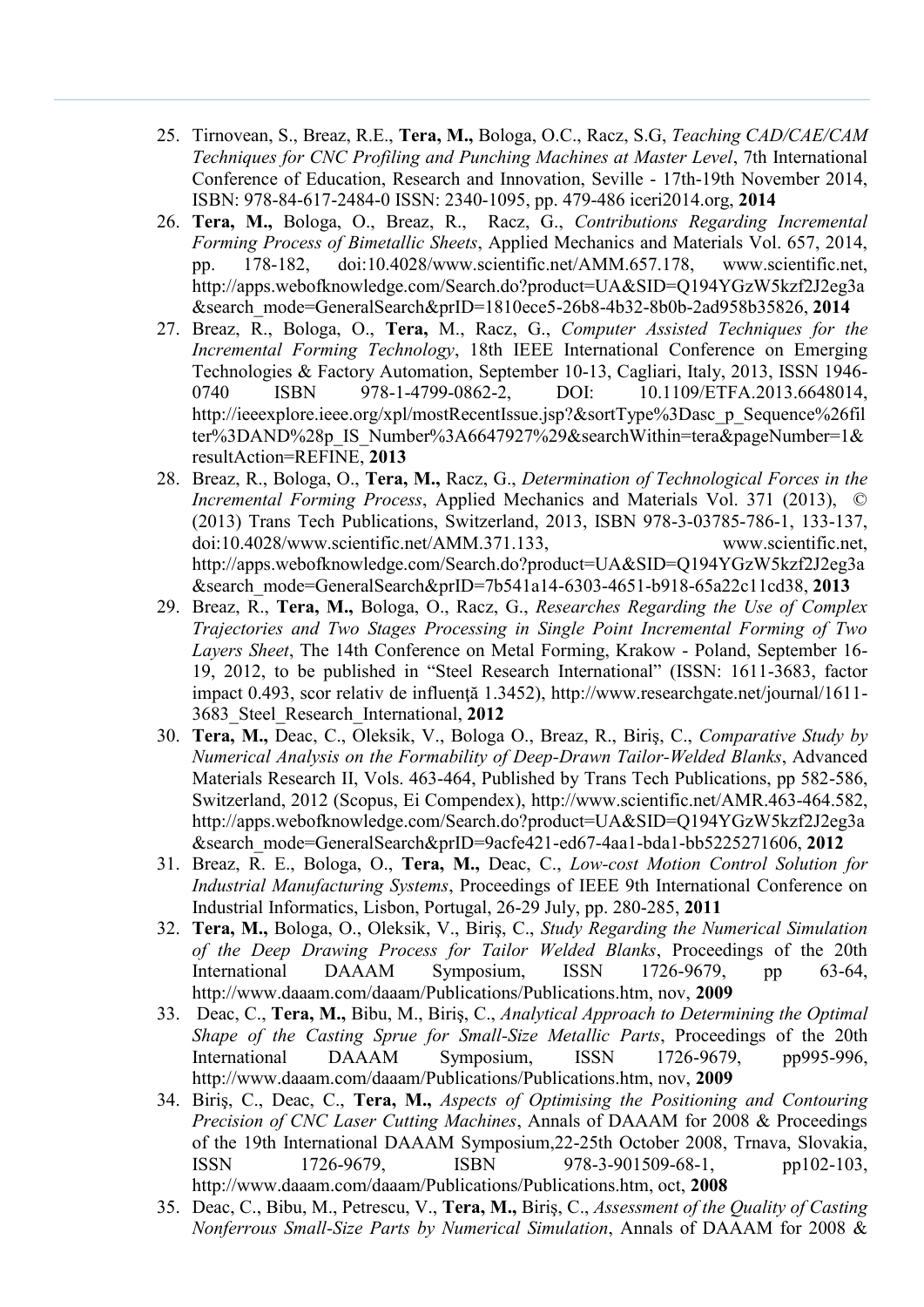Proceedings of the 19th International DAAAM Symposium,22-25th October 2008, Trnava, Slovakia, ISSN 1726-9679, ISBN 978-3-901509-68-1, pp361-362, http://www.daaam.com/daaam/Publications/Publications.htm, oct, **2008**

#### **C.III. Articole publicate în reviste din ţară, specifice domeniului, recunoscute de CNCSIS (Publicaţii BDI şi publicaţii ERIH PLUS):**

- 36. Paunoiu, V., Teodor, V., **Tera, M**., Belu, N., Ciofu, C., Tampu, N., Design of a Car Body Part Using Reverse Engineering and FEM, Journal PROCEEDINGS IN MANUFACTURING SYSTEMS,Vol.13, nr.3, ISSN 2343-7472, ISSN-L 2067- 9238,**2018**,141-146,Index Copernicus, UlrichsWeb, ProQuest,http://www.icmas.eu/Journal\_archive\_files/Vol\_13-Issue3\_2018\_PDF/121- 126\_Breaz.pdf
- 37. **Tera, M.,** Biriş, C.M., Comparison between deep-drawing and incremental forming processes from an environmental point of view, 9th International Conference on Advanced Manufacturing Technologies (ICAMaT 2018) / volum înaintat spre publicare în revista Applied Mechanics and Materials, **2018**, Index Copernicus, UlrichsWeb, ProQuest
- 38. R.E Breaz, **M. Tera,** V.A. Ciubotariu, V. Cohal, C. Maier, G. Plăiașu, Single point incremental forming - comparison between technological equipment by an overall processing time point of view, 27th International Conference on Manufacturing Systems, ICMaS 2018, București, Nov. 15-6, 2018, publicată în revista Proceedings in Manufacturing Systems, 13(3), pp. 121-126, **2018** (Ulrich's Database, Index Copernicus, Research Bible)
- 39. Breaz R., **Tera M.,** *Considerations regarding the use of technological equipment for indexed and continuous multi-axes machining*, MATEC Web of Conferences, 8th International Conference on Manufacturing Science and Education – MSE 2017 "Trends in New Industrial Revolution" Volume 121, ISSN: 2261-236, 2017, Scopus https://www.matec-

conferences.org/articles/matecconf/abs/2017/35/matecconf\_mse2017\_08003/matecconf\_ mse2017\_08003.html, **2017**

- 40. Breaz R.E, Racz, S.G., **Tera M.,** Crenganiș, M., *The implementation of a modular open architecture PC-based CNC system used as a research and education equipment*, Proceedings in Manufacturing Systems, Volume 12, Issue 2, ISSN 2067-9238, 2017, pp. 53-58, Index Copernicus, Ulrichs Web, ProQuest, http://www.icmas.eu/Journal\_archive\_files/Vol\_12-Issue2\_2017\_PDF/53- 58\_BREAZ\_2017.pdf, **2017**
- 41. **Tera M.,** Breaz R., *Considerations regarding the incremental forming process in manufacturing, Proceedings in Manufacturing Systems*, Volume 12, Issue 2, ISSN 2067- 9238, 2017, pp.85-90, Index Copernicus, Ulrichs Web, ProQuest www.icmas.eu/Journal\_archive\_files/Vol\_12-Issue2\_2017\_PDF/85-90\_TERA.pdf, **2017**
- 42. **Tera M.,** *Study regarding the possibility of industry implementation of incremental forming process*, Academic Journal of Manufacturing Engineering, Volume 14, Issue 2, ISSN: 1583-7904, Pp 59-64, Ulrich's, Copernicus, **2016**
- 43. R. E. Breaz, S. G. Racz, O. Bologa, **M. Tera,** *Model of a CNC Feed Drive for On-Site Tuning of the Controllers for Single Axis Motion*, Applied Mechanics and Materials, pp. 133-138, 2016, Vol. 841, ISSN: 1662-7482, 10.4028/www.scientific.net/AMM.841.133, pp. 133-138ProQuest, EBSCO, CSA, Index Copernicus http://www.ttp.net/1660- 9336.html, **2016**
- 44. **Tera, M.,** *Environmental Aspects Regarding the Incremental Forming Process*, Acta Universitatis CIBINIENSIS-Technical Series, LXVII, 583-7149 , 10.1515/aucts-2015- 0074, septembrie, 2015, pp. 57-60., degruyter, http://www.degruyter.com/view/j/aucts.2015.67.issue-1/aucts-2015-0074/aucts-2015- 0074.xml, **2015**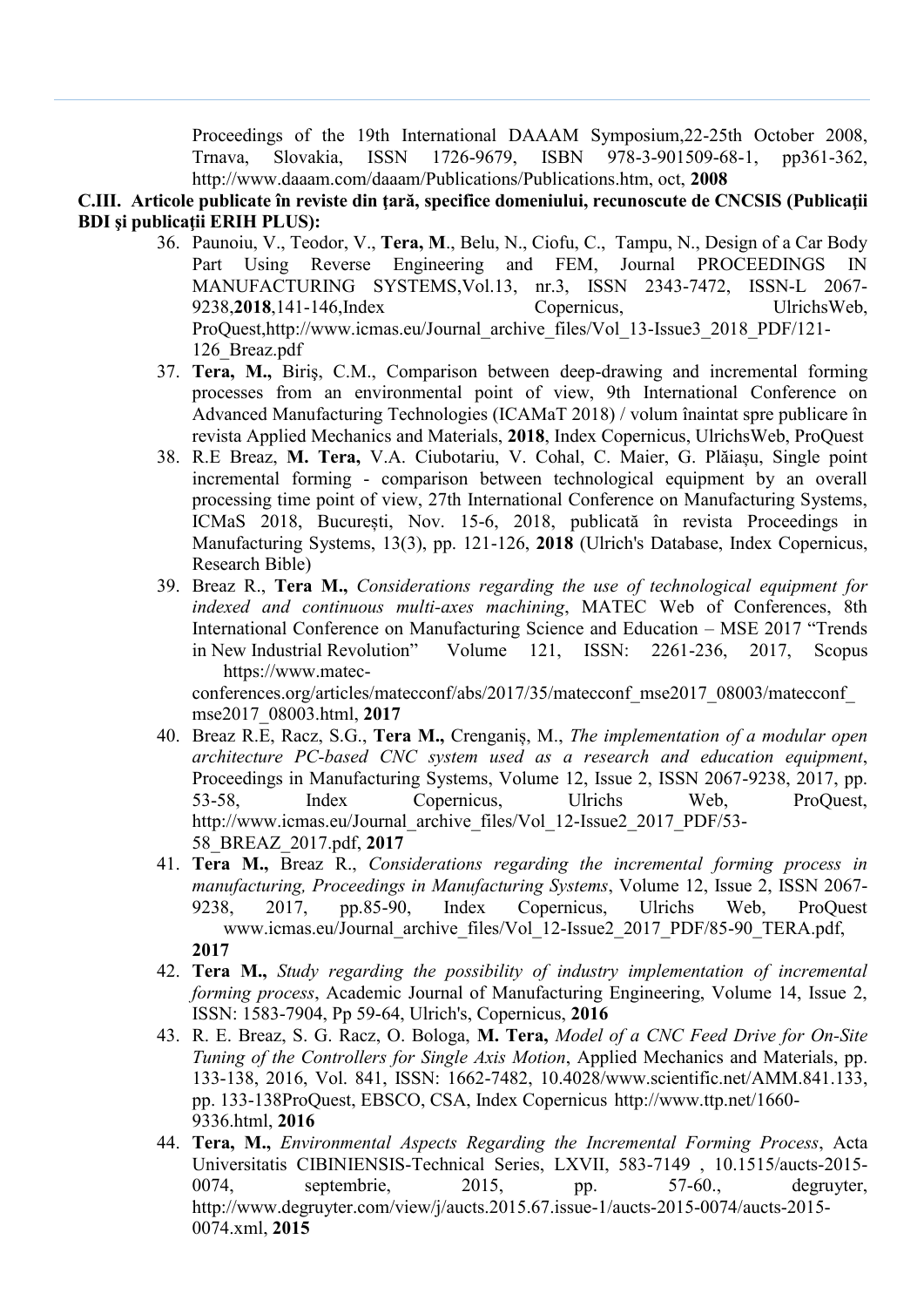- 45. **Tera, M.,** Breaz, R., Bologa, O., Racz, G., *Using a CNC Milling Machine for Incremental Forming, Proceedings in Manufacturing Systems*, 2014, Volume 9, Issue 2, ISSN 2067- 9238, 2014, pp. 99−104, http://www.icmas.eu/Volume9\_Issue2\_2014.htm, **2014**
- 46. **Tera, M.,** Breaz, R., *Method For Determining Technological Forces On Milling And Incremental Forming Processes Using Machine Sensors*, Academic Journal of Manufacturing Engineering, Volume XII, Issue 3/2014, ISSN 1583-7904, 2014, Ulrich's, Copernicus, **2014**
- 47. Breaz, R., Bologa, O., **Tera, M.,** Racz, G., *CAM Approaches for the Incremental Forming Process, Academic Journal of Manufacturing Engineering*, Vol 11, Issue 3/2013, ISSN 1583-7904, 2013, pp. 100-103, Ulrich's Database, Index Copernicus, [http://www.eng.upt.ro/auif/Lucrari\\_PDF\\_2013\\_3/21-%20Breaz%20R..pdf,](http://www.eng.upt.ro/auif/Lucrari_PDF_2013_3/21-%20Breaz%20R..pdf) **2013**
- 48. Breaz, R., **Tera, M.,** Bologa, O., Racz, G., *Evaluating the Accuracy of the Parts Processed by Means of Incremental Forming Using CAD/CAM Techniques*, Buletinul Institutului Politehnic din Iaşi, Secţia Construcţii de Maşinii, Tomul LIX (LXIII), Fascicula 3, ISSN 1011-2855, 2013, pp. 47-52, Ulrich's Database, Index Copernicus, **2013**
- 49. **Tera M.,** Bologa, O., Breaz R., Chera, I., Tîrnovean, S., *Study of Incremental Deepdrawing of Bimetallic Sheets, Proceedings in Manufacturing Systems*, Vol 7, Issue 4, 2012, ISSN 2067-9238, 2012, decembrie, pp. 235-240, Index Copernicus, Ulrich's, Google Scholar, [http://www.icmas.eu/Volume7\\_Issue4\\_2012.htm#STUDY,](http://www.icmas.eu/Volume7_Issue4_2012.htm#STUDY) **2012**
- 50. **Tera, M.,** Breaz, R.E., Oleksik, V., Bologa, O., Racz, G., *Simulations Regarding a CNC Milling Machine Feed Drive used in Forming Processes*, Bulletin of the Polytechnic Institute of Iaşi, Vol. LVII(LXI), Fascicle 4 - Machine Constructions, pp. 242-249, ISSN 1011-2855, Iaşi, 2011 (Index Copernicus), [http://journals.indexcopernicus.com/search\\_journal.php,](http://journals.indexcopernicus.com/search_journal.php) **2011**
- 51. **Tera, M.,** Deac, C., *Aspects of the FEM Modelling of Casting Small-Sized Metallic Parts,* Academic Journal of Manufacturing Engineering, Vol. 8, Volume 2/2010, ISSN 1583- 7904, 2010, 87-92, indexată Copernicus, recunoscută CNCSIS, categoria B+, **2010**
- 52. Deac, C, **Tera, M.,** Biriş, C., *Theoretical and Experimental Researches on the Castability and Suitability of Dental Alloys*, Academic Journal of Manufacturing Engineering, Vol. 8, Volume 2/2010, ISSN 1583-7904, 2010, 26-31, indexată Copernicus, recunoscută CNCSIS, categoria B+, **2010**
- 53. Biriş, C., Marinescu,V., Bologa, O., Breaz, R.E., Deac, C., **Tera, M.,** *Improving the Manufacturing Accuracy of the Profiling Machines*, IFAC Papersonline, ISSN 1474-667, 2010, , Scopus, http://www.ifac-papersonline.net/Detailed/44605.html, **2010**
- 54. Deac, C, **Tera, M.,** Biriş, C., Bibu, M., Oleksik, V., *Aspects of Improving the Cost-Performance Ratio for the Manufacturing of Small-Size Cast Parts*, IFAC Papersonline, ISSN 1474-667, 2010, Scopus, http://www.ifac-papersonline.net/Detailed/44611.html, **2010**
- 55. Deac, C., **Tera, M.,** *Computer-Aided Assessment of the Quality of Small-Sized Cast Parts*, DAAAM International Scientific Book, ISBN 978-3-901509-71-1, 2009, 621-628, Scopus, Ei Compendex, **2009**
- 56. **Tera, M.,** Bologa, O., Oleksik, V., *Aspects and results of the numerical simulation of the deep-drawing of tailor-welded parts*, Tehnologia Inovativă Revista Construcţia de Maşini, ISSN 0573 – 7419, 2008, 113-116, CSA, http://www.ictcm.ro/Electronic%20form%20TI%203\_4\_2008.pdf, **2008**
- 57. Deac, C., Biriş, C., **Tera, M.,** *Aspects of Modern Procedures for thermal cutting and Welding of Small-Sized Titanium-Based Parts*, Academic Journal of Manufacturing Engineering, ISSN 1583-7904, 2007, 21-25, B, **2007**
- **D.** Lucrări publicate în ultimii 10 anii în reviste și volume de conferințe cu referenți **(neindexate)**